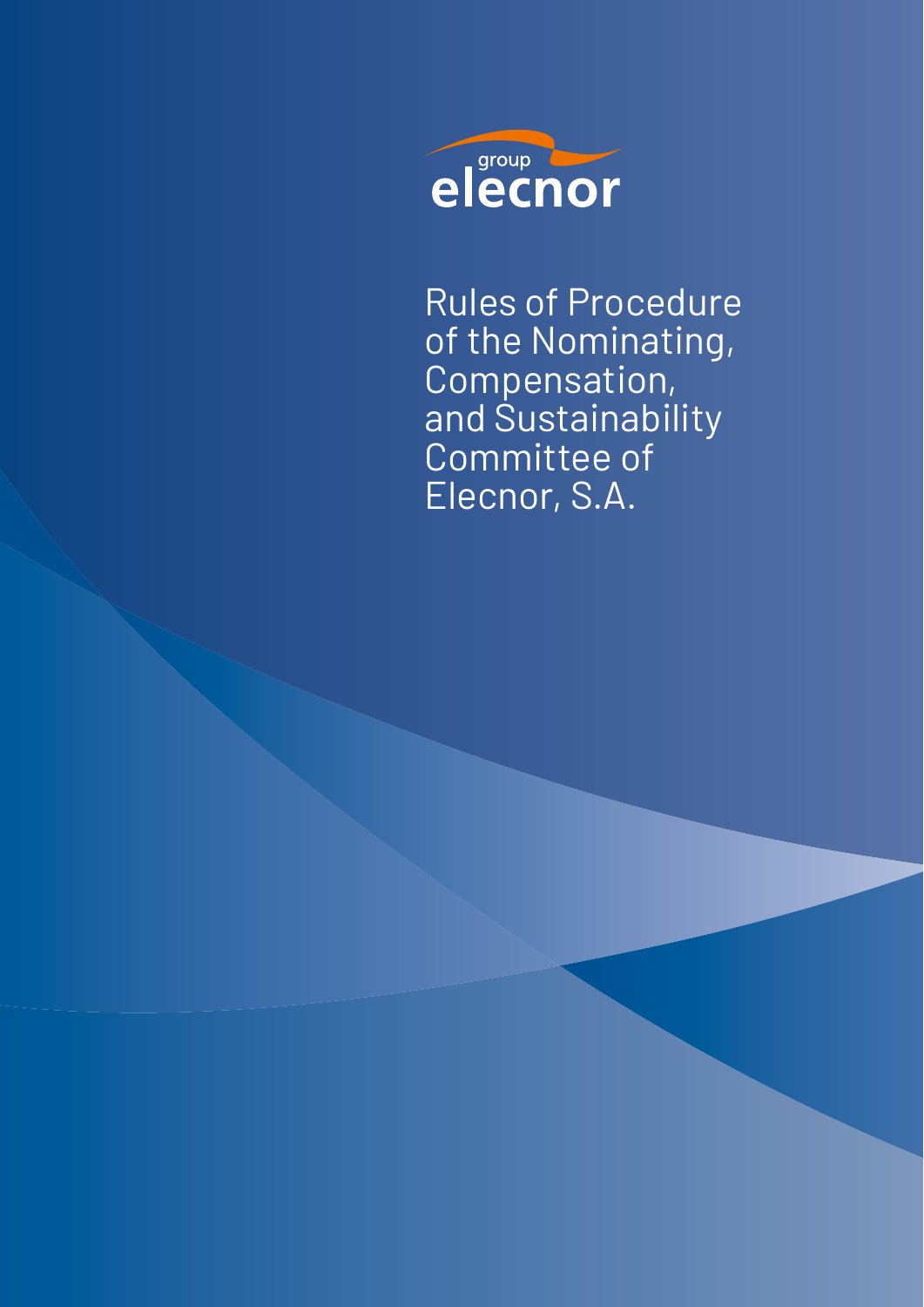

# **CONTENTS**

| Article 1.  | Scope and Purpose                                                                                                              | 3 |
|-------------|--------------------------------------------------------------------------------------------------------------------------------|---|
| Article 2.  | Interpretation, amendment, and dissemination                                                                                   | 3 |
| Article 3.  | Composition of the Nominating, Compensation,<br>and Sustainability Committee                                                   | 3 |
| Article 4.  | Officers of the Committee                                                                                                      | 4 |
| Article 5.  | Duties of the Nominating, Compensation,<br>and Sustainability Committee                                                        | 4 |
| Article 6.  | Convening meetings                                                                                                             | 6 |
| Article 7.  | Meetings                                                                                                                       | 6 |
| Article 8.  | Quorums and passage of resolutions                                                                                             | 7 |
| Article 9.  | Committee minutes                                                                                                              | 7 |
| Article 10. | Access to information and advice                                                                                               | 8 |
| Article 11. | Means and resources                                                                                                            | 8 |
| Article 12. | Relations of the Nominating, Compensation, and Sustainability<br>Committee with other corporate areas and Company shareholders | 8 |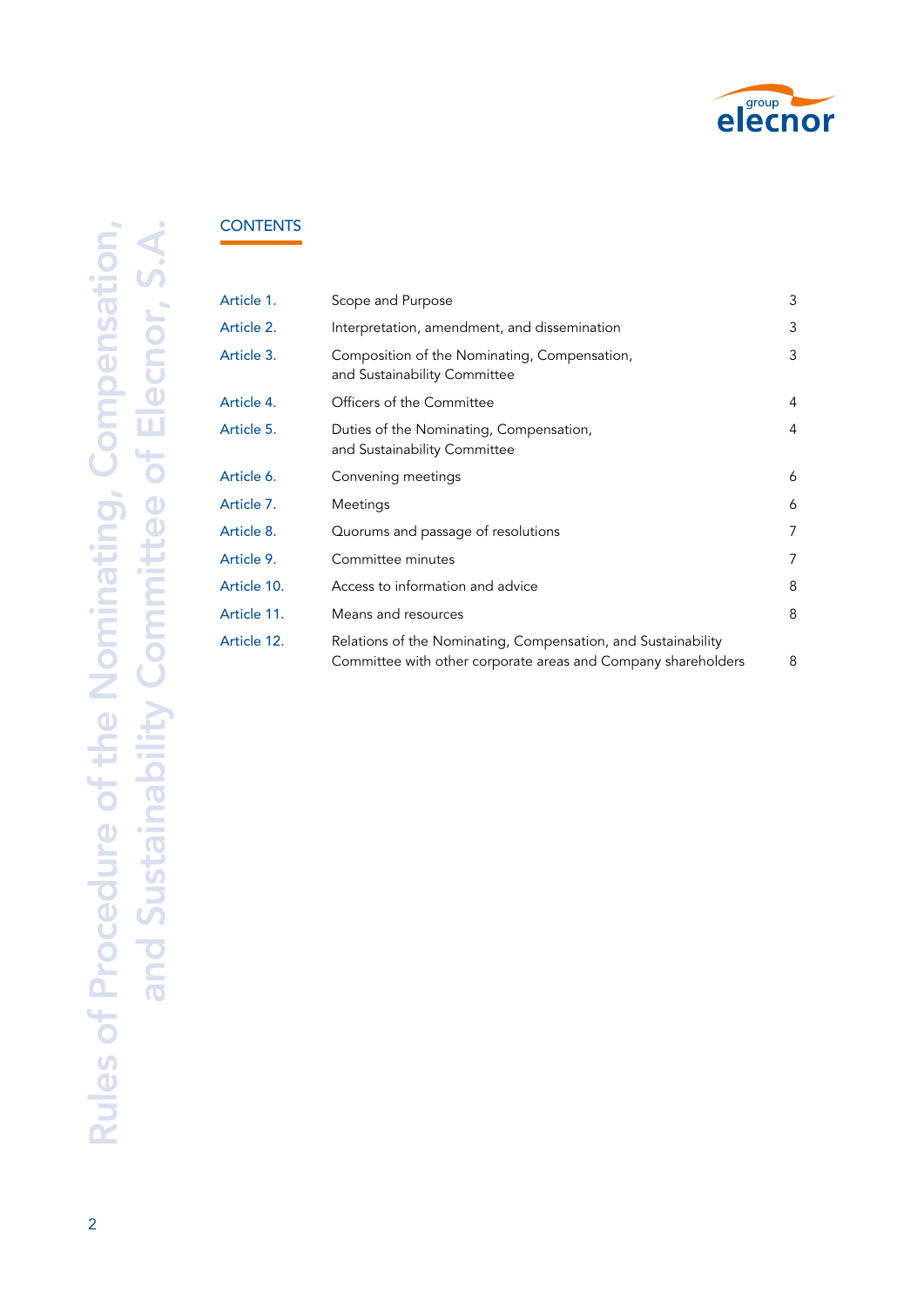

#### Article 1. Scope and Purpose

1. The Nominating, Compensation, and Sustainability Committee of the Board of Directors of Elecnor, S.A. (the "Company") is established in accordance with the Spanish Corporate Enterprises Act *[Ley de Sociedades de Capital]*, Article 15ter of the Company's Articles of Association, and Rule 14 of the Rules of Procedure of the Company's Board of Directors.

Section 42 of the Spanish Commercial Code *[Código de Comercio]* applies as regards the definition of "Group" for purposes of these Rules of Procedure.

- 2. These Rules of Procedure of the Nominating, Compensation, and Sustainability Committee have been approved by the Company's Board of Directors. The rules regulate organisation and operation of the Nominating, Compensation, and Sustainability Committee and make suitable provision for it to be able to perform its duties properly in compliance with the Articles of Association and the Rules of Procedure of the Board of Directors pursuant to the principles and recommendations for good corporate governance issued by the Spanish National Securities Market Commission *[Comisión Nacional del Mercado de Valores]* having in mind the particularities of the Company and its Group.
- 3. The decisions taken by the Committee itself will apply for all matters not expressly envisaged here. Secondarily, the Articles of Association and Rules of Procedure of the Board of Directors will also apply insofar as they are consistent with the Committee's nature and duties.

#### Article 2. Interpretation, amendment, and dissemination

- 1. The Nominating, Compensation, and Sustainability Committee will take the applicable laws and regulations and the principles and recommendations for good governance issued by supervisory authorities, particularly the National Securities Market Commission, into account when implementing and interpreting these Rules of Procedure.
- 2. The Rules of Procedure will be reviewed by the Board of Directors periodically having in mind any suggestions submitted by the Nominating, Compensation, and Sustainability Committee. They will be published on the Company's website for shareholders and the general public.

#### Article 3. Composition of the Nominating, Compensation, and Sustainability Committee

- 1. The Board of Directors will establish a Nominating, Compensation, and Sustainability Committee, to be composed of no fewer than three and no more than five non-executive Directors appointed by the Board of Directors. At least two Committee members will be independent Directors.
- 2. Nominating, Compensation, and Sustainability Committee members will possess suitable knowledge, skills, and experience for the duties they will be performing. Whenever possible, Committee member appointments overall should take into account their knowledge and experience in such areas as human resources, selection of Directors and executives, remuneration plan and policy design, and corporate governance.

Efforts will also be made to promote gender diversity and other diversity criteria among Committee members.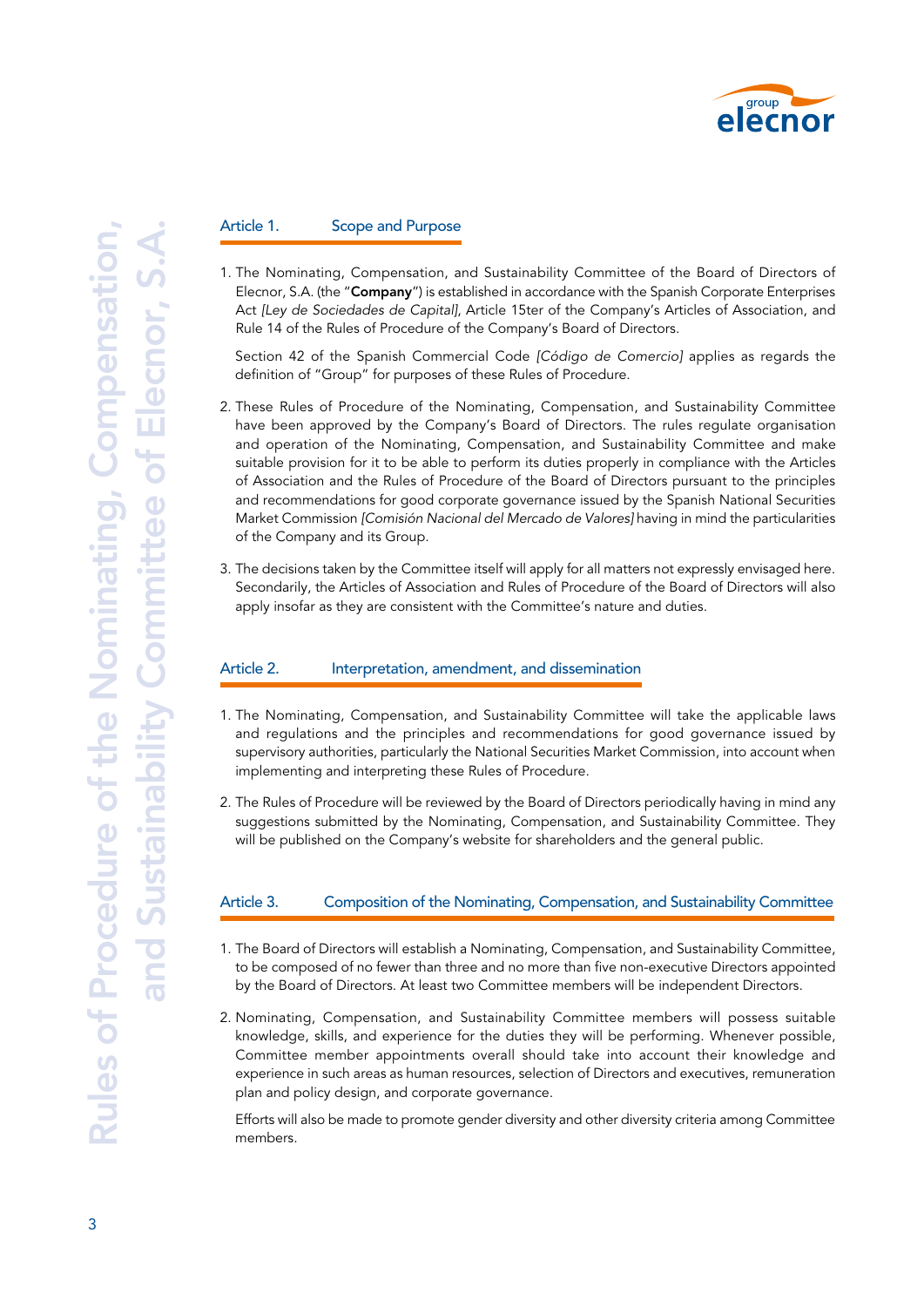

3. Committee member appointments will be for the same terms to which those individuals have been appointed as Company Directors. A Director will cease to be a member of the Nominating, Compensation, and Sustainability Committee on ceasing to be a Company Director.

### Article 4. Officers of the Committee

- 1. The Nominating, Compensation, and Sustainability Committee will appoint one of its independent Directors to be its Chair.
- 2. The Nominating, Compensation, and Sustainability Committee will also appoint a Secretary, who may be the Secretary of the Board of Directors, on condition that he or she is not an executive Director.

The Secretary of the Nominating, Compensation, and Sustainability Committee will assist the Committee Chair in planning Committee meetings and gathering and circulating the requisite information sufficiently in advance and will also draw up the minutes of meetings.

#### Article 5. Duties of the Nominating, Compensation, and Sustainability Committee

- 1. Notwithstanding any other tasks that may be assigned to it by the Board of Directors, the Nominating, Compensation, and Sustainability Committee will have the following duties:
	- (i) In respect of composition of the Board:
		- a) To assess the competencies, knowledge, and experience needed on the Board of Directors. With this in mind, to specify the skills and abilities the candidates for each vacancy should have and to weigh the time and commitment that will be required for them to be able to perform their duties effectively and ensure that non-executive Directors will have sufficient time to perform their duties properly.

The Committee will therefore draw up and regularly update a table of competencies the Board requires as a framework for the skills and knowledge candidates for Director should have, especially executive and independent Directors.

- b) To set a target for representation by the sex with fewer members on the Board of Directors and to draw up guidelines on how to achieve that goal. To propose the Director diversity policy to the Board of Directors.
- c) To propose the Board of Directors diversity and Director selection policy to the Board of Directors and to review fulfilment yearly.
- d) To review Director categories yearly.

(ii) In respect of selection of Directors and the executive management team:

- a) To submit to the Board of Directors proposals for the appointment of independent Directors by co-option or for submission to the General Shareholders Meeting and proposals for the reappointment or removal of those Directors by the General Shareholders Meeting.
- b) To submit to the Board of Directors proposals for the appointment of independent Directors by co-option or for submission to the General Shareholders Meeting and proposals for the reappointment or removal of those Directors by the General Shareholders Meeting.
- c) To report on proposals for the appointment and removal of members of the executive management team.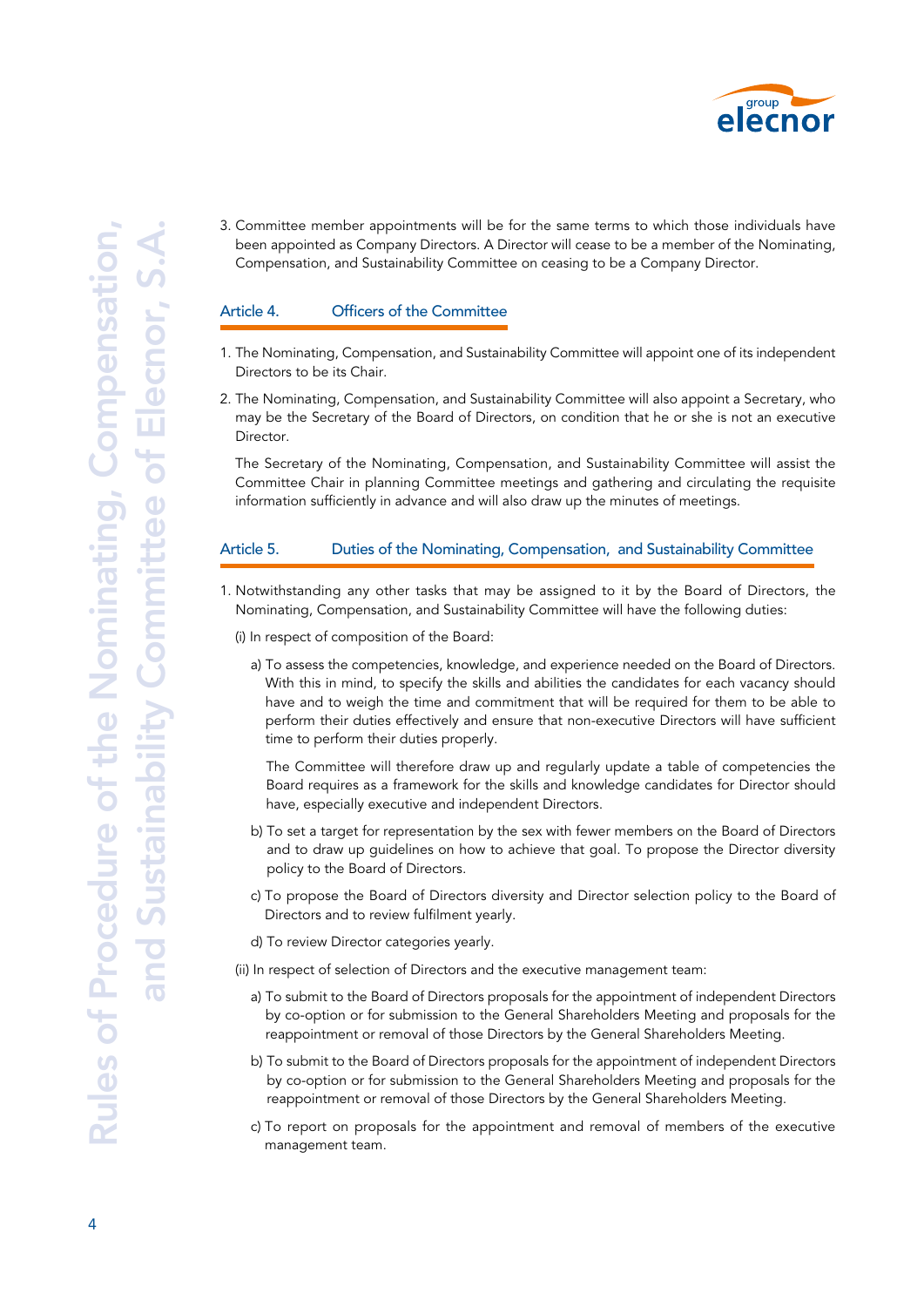

(iii) In respect of the officers of the Board:

- a) To report on the appointment of the Chair and Deputy Chair of the Board.
- b) To report on the appointment and removal of the Secretary and Deputy Secretary of the Board.
- c) To propose the appointment of the Coordinating Director.
- d) To review and arrange for succession of the Chair of the Board of Directors and the Company's Chief Executive Officer and to draw up a succession plan for that purpose, and, where appropriate, to submit proposals to the Board of Directors to enable succession to take place in an orderly and planned manner.

(iv) In respect of compensation of Directors and members of the executive management team:

a) To propose to the Board of Directors compensation policies for Directors and for members of the executive management team and to review compliance.

The Director compensation policy will at least set a cap on the annual remuneration to be paid to all the Directors as a group for performing their non-executive duties along with guidelines for allocating that compensation on the basis of the duties and responsibilities assigned to each one. The compensation policy will also set the amount of fixed annual remuneration paid to Directors for performing their executive duties and other remuneration prescribed by law.

- b) To propose to the Board of Directors individual remuneration and other contractual terms for the executive Directors and to propose the basic contractual terms for the members of the executive management team in accordance with the Articles of Association and the Director compensation policy in effect at all times.
- c) To report to the Board of Directors in advance of setting the remuneration of each individual Director for performing their non-executive duties in the framework of the Articles of Association and the compensation policy and of setting the remuneration of each individual Director for performing their assigned executive duties in the framework of the compensation policy and in accordance with the terms of their contracts.
- d) Regularly to review compensation policy for the Directors and members of the executive management team, including share-based remuneration schemes and application of those schemes, and to ensure that individual remuneration is proportional to what the other Directors and members of the Company's executive management team are paid.
- e) To review the terms of the contracts of the executive Directors and the members of the executive management team and to ensure that they are consistent with the compensation policies in effect.
- f) To verify the information on the compensation of Directors and members of the executive management team set out in the various corporate documents, including the Annual Director Compensation Report.
- (v) In respect of reviewing corporate governance and sustainability:
	- a) Regularly to evaluate and review the Company's system of corporate governance and its corporate social responsibility and social and environmental sustainability policy to ensure that they fulfil their mission of promoting corporate interests while taking into account the legitimate interests of other stakeholders as appropriate.
	- b) To see that the Company's social and environmental practices comply with approved policy and strategy.
	- c) To supervise and assess relationships with the various stakeholders.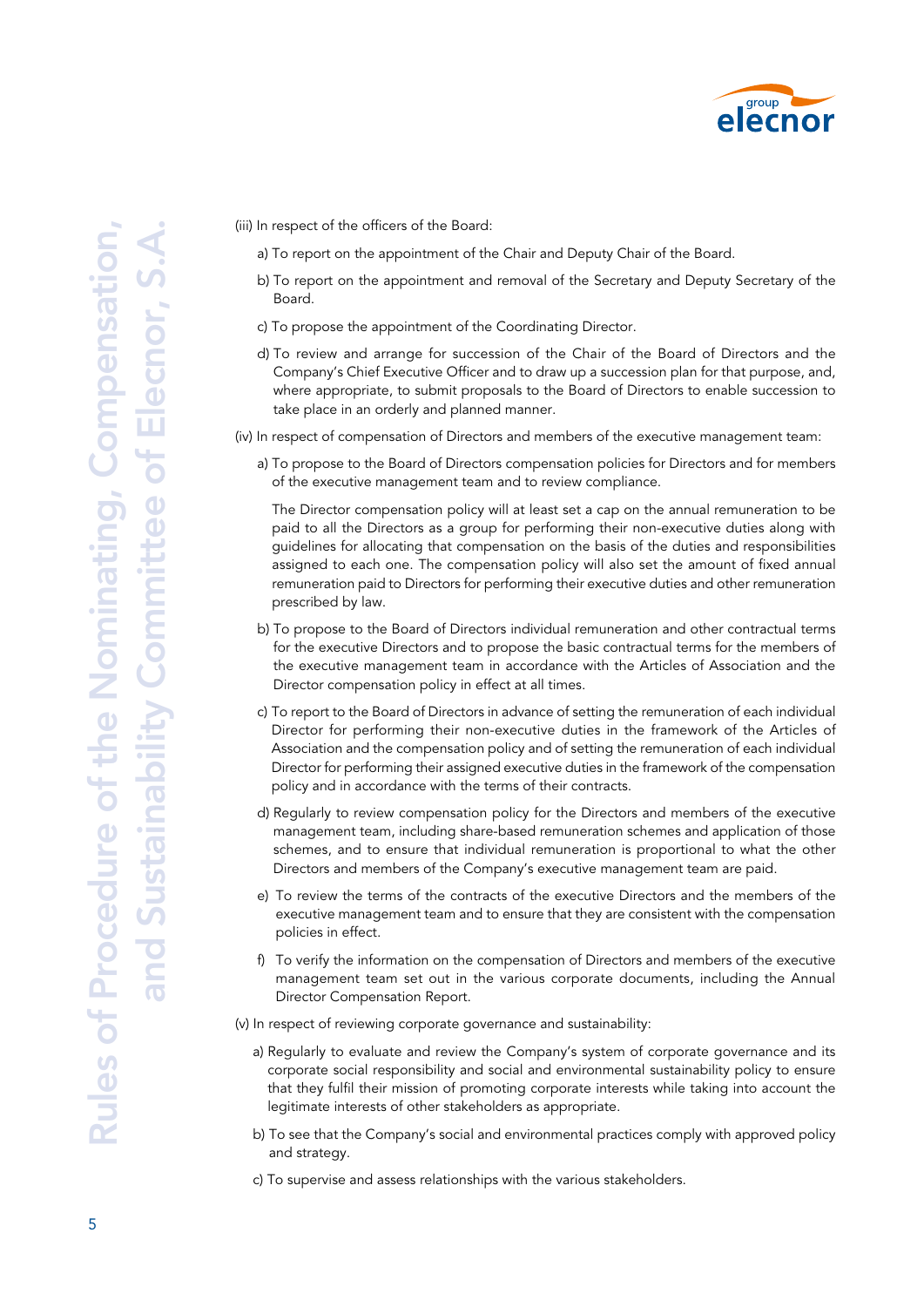

(vi) Other duties:

- a) To lead, in cooperation with the Coordinating Director where appropriate, the Board's yearly assessment of the work and composition of the Board, its Committees, and the Company's Directors.
- b) To design and organise training programmes for Directors from time to time to keep their knowledge up to date.
- c) To ensure that potential conflicts of interest do not compromise the independence of the external advice furnished to the Committee.
- 2. Each year the Nominating, Compensation, and Sustainability Committee will draw up a report on its work and performance during the year as a basis for review by the Board of Directors. The report will contain information on, for instance, the make-up of the Committee, the number of meetings held during the year, the main work carried on during the year, work carried out in association with outside experts, and the main incidents that took place, if any. The report will be placed at the disposal of the shareholders on the Company's website sufficiently in advance of the Ordinary General Meeting.
- 3. When performing its duties the Nominating, Compensation, and Sustainability Committee will bear in mind the good governance recommendations and standards issued by the National Securities Market Commission and other competent authorities, though these may be adapted to the specific circumstances of the Company and its Group.
- 4. Each year the Nominating, Compensation, and Sustainability Committee will formulate an action plan setting out the main activities to be carried out by the Committee in the performance of its duties.

# Article 6. Convening meetings

- 1. The Nominating, Compensation, and Sustainability Committee will ordinarily meet at least three times a year. The Committee will also meet at the request of any of its members and whenever convened by the Chair, who will call a meeting whenever the Board or its Chair asks for a report or proposals, and at all events whenever it is appropriate to hold a meeting for the Committee to be able to perform its duties properly. Whenever feasible Committee meetings will be held sufficiently in advance of Board meetings.
- 2. Nominating, Compensation, and Sustainability Committee meetings will be convened by the Committee Secretary on instructions from the Chair at least five days in advance, unless there are urgent reasons for it to meet sooner or immediately. The notice of meeting will be sent by email or by any other means that furnish confirmation of receipt.

The notice of meeting will in all cases include the meeting agenda, and the requisite information will also be attached, making allowance for the fact that there may be reasons for distributing the information at the meeting itself in certain circumstances.

#### Article 7. Meetings

- 1. Nominating, Compensation, and Sustainability Committee meetings will be held at the Company's registered office or at any other venue previously designated by the Chair and stated in the notice of meeting.
- 2. A Committee meeting may be held at several different locations linked by systems that enable the participants attending to be recognised and identified, to be permanently interconnected, and to speak and vote, all in real time. The Directors in attendance at any of the linked locations will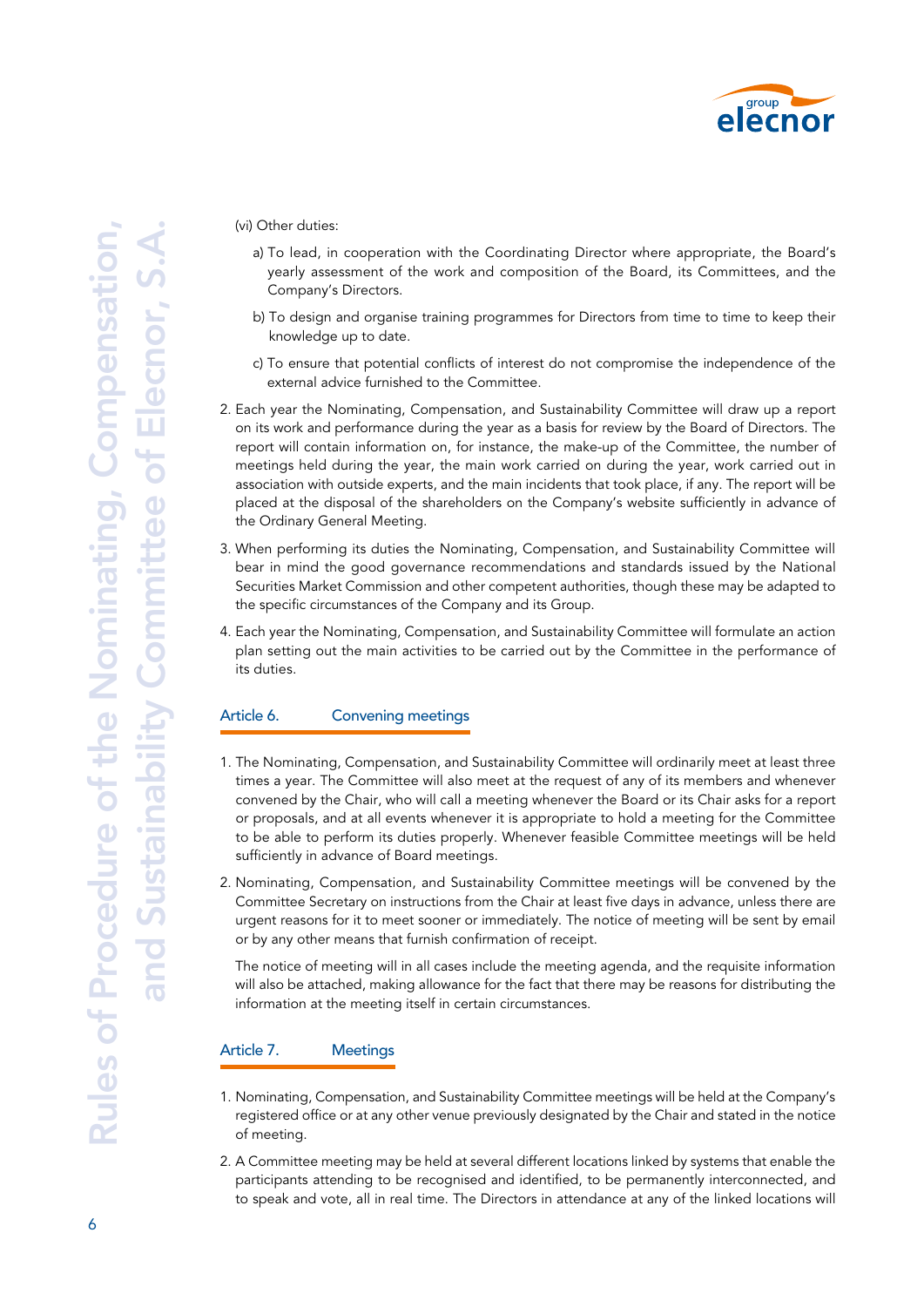

have the status of participants at a single session of the Committee. The session will be deemed to have met at the venue attended by the Chair or whoever is acting as Chair.

The Nominating, Compensation, and Sustainability Committee Secretary will record in the minutes of meetings held in that form not only the members who have attended in person but also those who have been represented by another Committee member and those who have attended the meeting by means of whatever system is in use.

3. Committee members are to spend as much time as necessary examining and assessing the information that has been circulated before they attend Committee meetings.

Meetings of the Committee will be venues for constructive discussions by its members, and free expression and a critical and supervisory mindset will be encouraged. The Committee Chair will ensure that the members may freely take part in the debates.

4. The Nominating, Compensation, and Sustainability Committee may call on any Company employee or executive to attend and may even call on them to attend without any other executive being present. Persons called must attend the Nominating, Compensation, and Sustainability Committee sessions, lend their cooperation, and furnish whatever information is in their possession.

The Committee may also call on third parties to attend its sessions, though only at the invitation of the Committee Chair and only when the specific agenda items for which they have been called are being discussed. There must be good reason for third parties to be present, and their presence is not to be allowed to become common practice. The minutes of Committee meetings will record the entrance and exit of the various guests. Guests will not attend the Committee's deliberations and votes without good reason duly explained in the minutes.

# Article 8. Cuorums and passage of resolutions

- 1. The Nominating, Compensation, and Sustainability Committee will be quorate when a majority of its members are present or represented. Resolutions will be passed by an absolute majority of the members present or represented at the meeting.
- 2. Nominating, Compensation, and Sustainability Committee members may appoint another member of the Committee to act as proxy. Proxy is to be conferred in writing separately for each meeting, and the Committee Chair is to be notified by means that allow confirmation of receipt of the notice.
- 3. Any Committee member that has a conflict of interest will not take part in the deliberations and voting on resolutions or decisions regarding which the member, or any person related to that member, has a direct or indirect conflict.

# Article 9. Committee minutes

- 1. The Nominating, Compensation, and Sustainability Committee's discussions and resolutions will be recorded in a minute book, which will state the date of the session, the participants, the proposals or conclusions put forward, and the resolutions adopted at the session and will be signed by the Committee Chair and Secretary or whoever may be acting for them in those capacities, as the case may be.
- 2. The Committee minutes will be at the disposal of all the members of the Board of Directors.